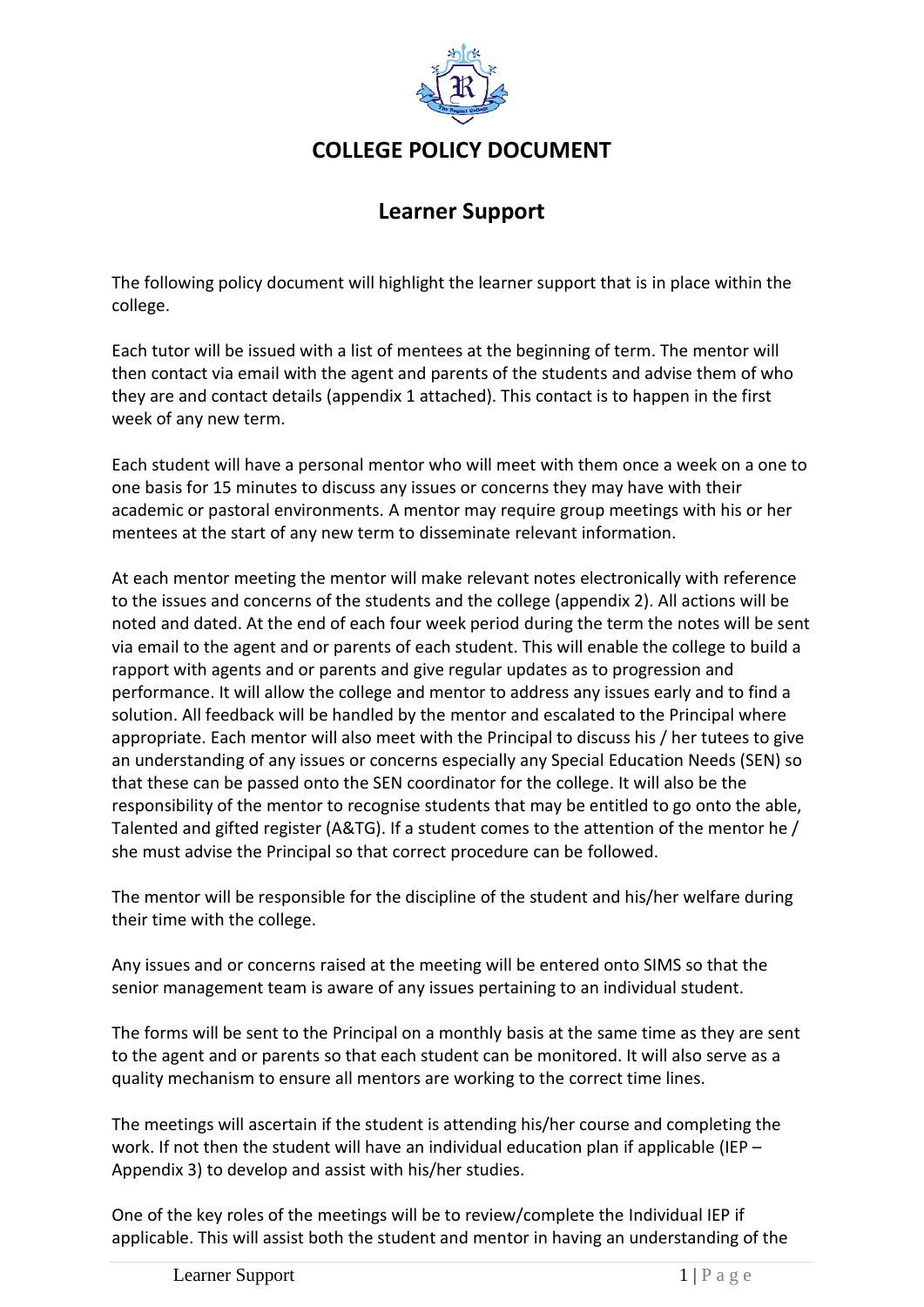core objectives and the key success criteria that need to be achieved for the student to be successful.

The subject to be discussed at the mentor meetings are shown below:

### **Economic and financial education**

- 1. Budgets
- 2. Consumer advice/ rights
- 3. Personal financial services
- 4. Business and ethics
- 5. Study skills
- 6. Understanding/ managing risk

### **Careers education**

- 1. Careers guidance
- 2. Study skills
- 3. Time management
- 4. Library skills
- 5. Plagiarism/ bibliographies

### **Environmental education**

- 1. Awareness of the environment
- 2. Litter
- 3. Environmental responsibility
- 4. Animal welfare

### **Health education**

- 1. Healthy lifestyle
- 2. Nutrition and exercise
- 3. Happiness
- 4. Stress
- 5. Relaxation techniques
- 6. Raise awareness of people to speak to within the College
- 7. Raise awareness of the Independent Listener who is available to students
- 8. Sex and relationship education
- 9. Personal hygiene
- 10. Personal safety
- 11. Drug and alcohol awareness
- 12. Smoking
- 13. Basic first aid
- 14. Feelings/ emotions

### **Citizenship**

- 1. Duties of a citizen
- 2. Human rights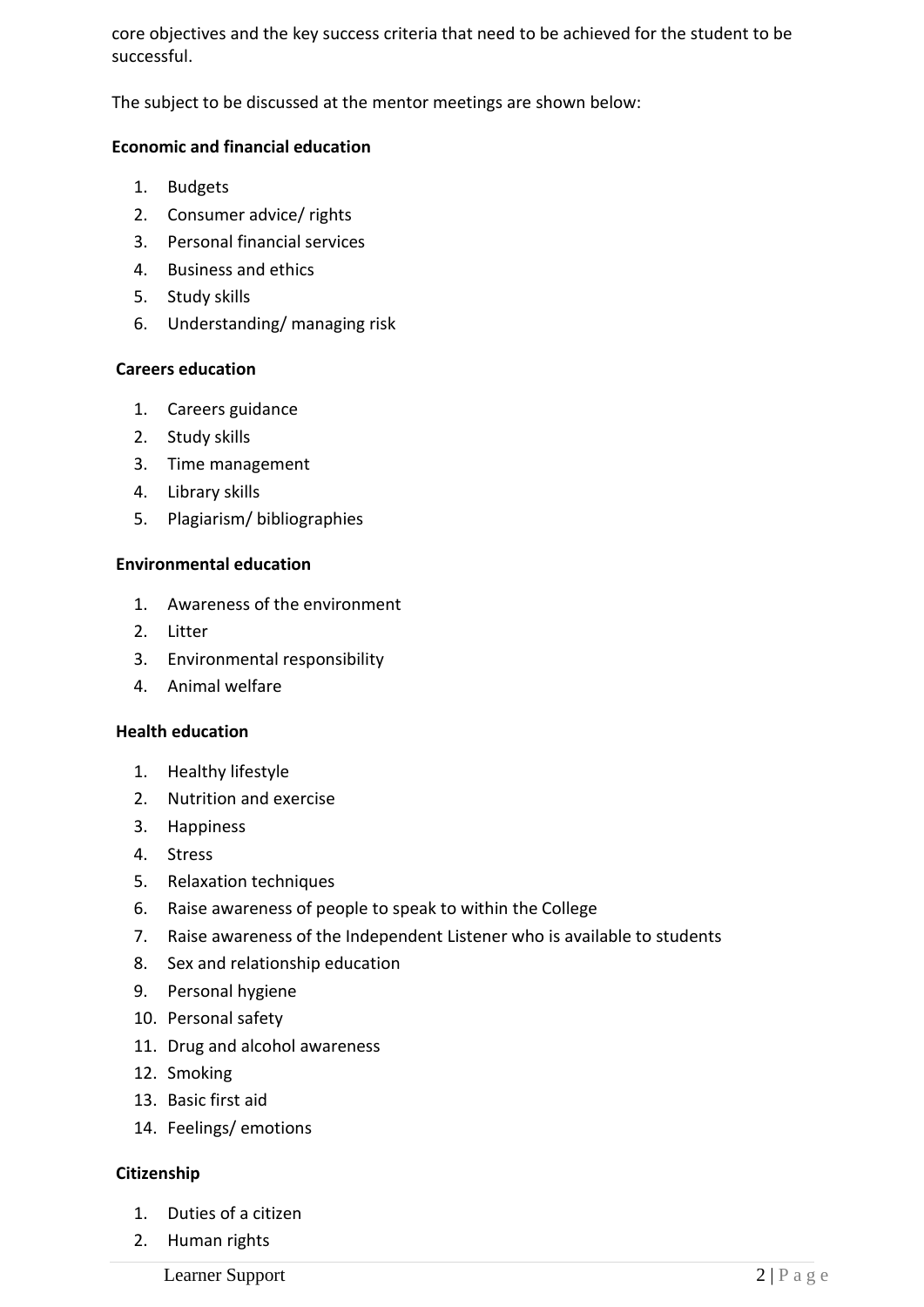- 3. Street law
- 4. Government and parliament
- 5. Racism, stereotypes and bullying
- 6. Community
- 7. Anti-social behaviour
- 8. Awareness of bullying and the consequences thereof
- 9. Combatting extremism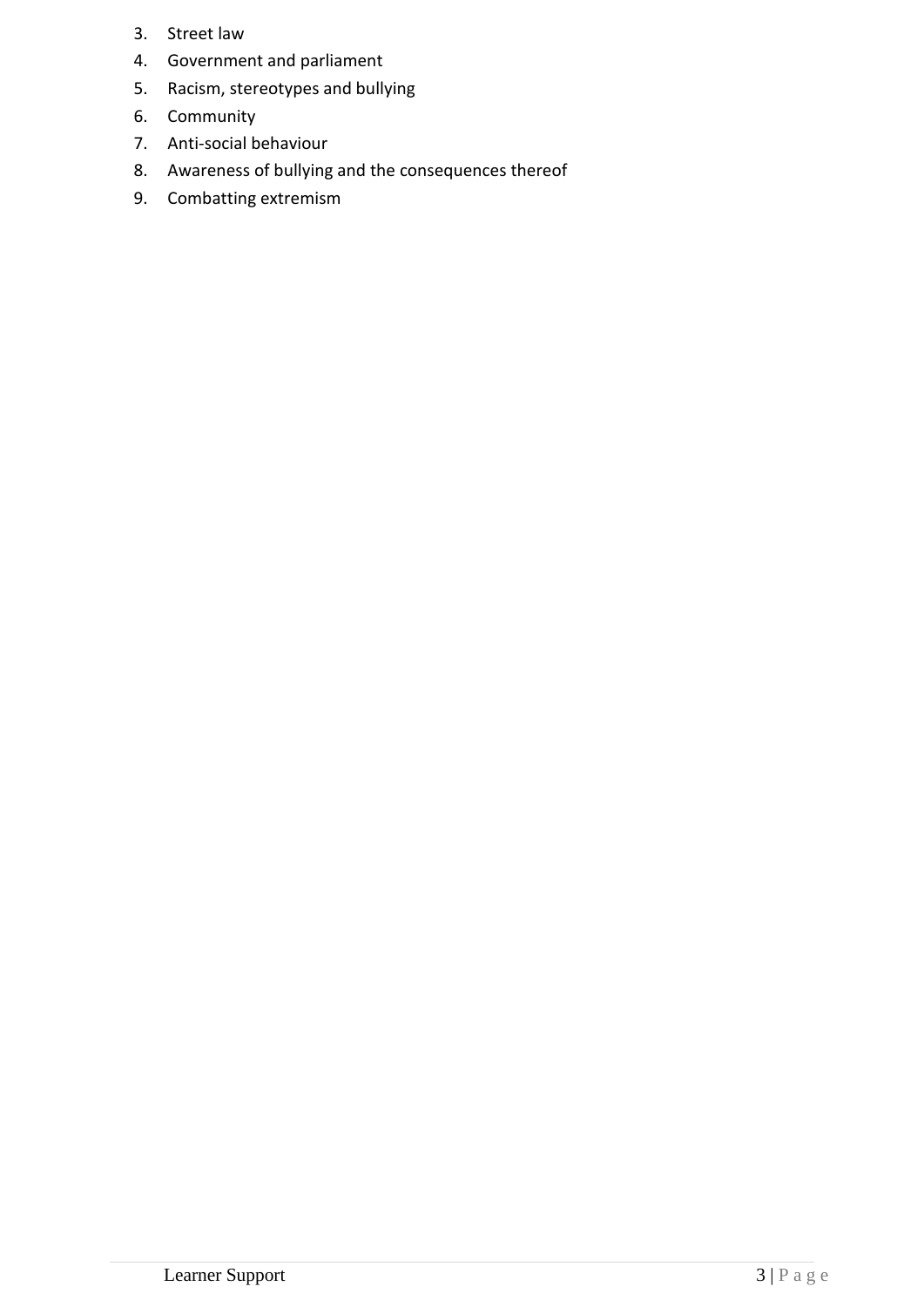### **Appendix 1**

Date:



Student Name:

Course:

Dear (Agent / Parent)

I will be your son/daughter's mentor for the duration of their stay at The Regent College, Abuja. My contact details are shown below:

Name:

Mobile No:

Email:

If you have any issues and or concerns at any time please do not hesitate to contact me.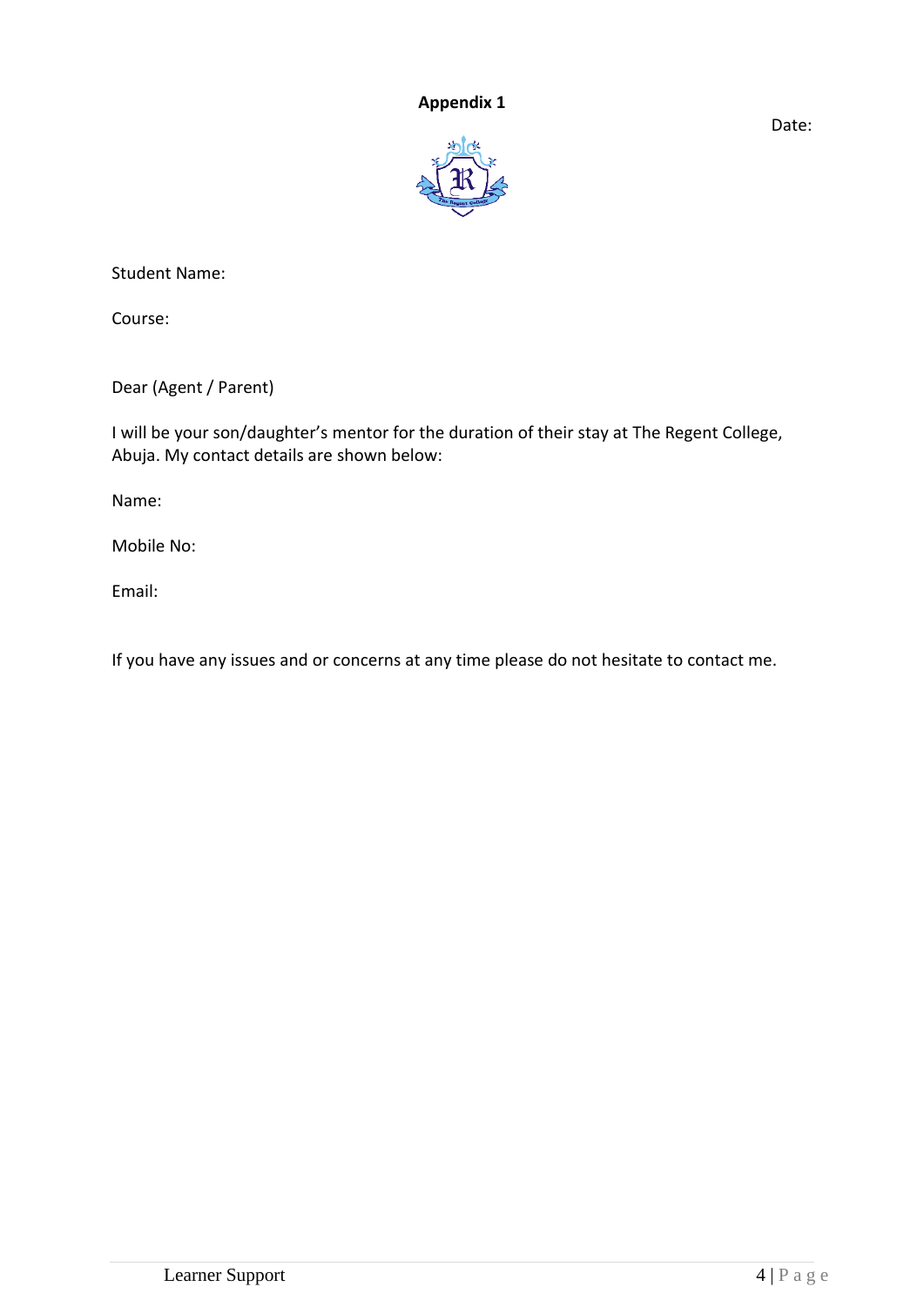

# **Mentor Meetings**

| <b>Student name:</b>          |                                               | <b>Mentor name:</b> |  |
|-------------------------------|-----------------------------------------------|---------------------|--|
| Course:                       |                                               | Date of birth:      |  |
| <b>Contact mobile:</b>        |                                               | E-mail:             |  |
| <b>Student Objectives for</b> |                                               |                     |  |
| the next half term:           |                                               |                     |  |
|                               |                                               |                     |  |
| Date & time of                | Comments made and action / feedback required: |                     |  |
| meeting:                      |                                               |                     |  |
|                               |                                               |                     |  |
|                               |                                               |                     |  |
|                               |                                               |                     |  |
|                               | Recommendation:                               |                     |  |
|                               | <b>Review of Objectives:</b>                  |                     |  |
|                               |                                               |                     |  |
|                               |                                               |                     |  |
|                               |                                               |                     |  |
|                               |                                               |                     |  |
|                               | <b>Recommendation:</b>                        |                     |  |
|                               |                                               |                     |  |
|                               | <b>Review of Objectives:</b>                  |                     |  |
|                               |                                               |                     |  |
|                               |                                               |                     |  |
|                               |                                               |                     |  |
|                               | <b>Recommendation:</b>                        |                     |  |
|                               |                                               |                     |  |
|                               | <b>Review of Objectives:</b>                  |                     |  |
|                               |                                               |                     |  |
|                               |                                               |                     |  |
|                               |                                               |                     |  |
|                               | <b>Recommendation:</b>                        |                     |  |
|                               |                                               |                     |  |
|                               | <b>Review of Objectives:</b>                  |                     |  |
|                               |                                               |                     |  |
|                               |                                               |                     |  |
|                               |                                               |                     |  |
|                               | <b>Recommendation:</b>                        |                     |  |
|                               |                                               |                     |  |
|                               | <b>Review of Objectives:</b>                  |                     |  |
|                               |                                               |                     |  |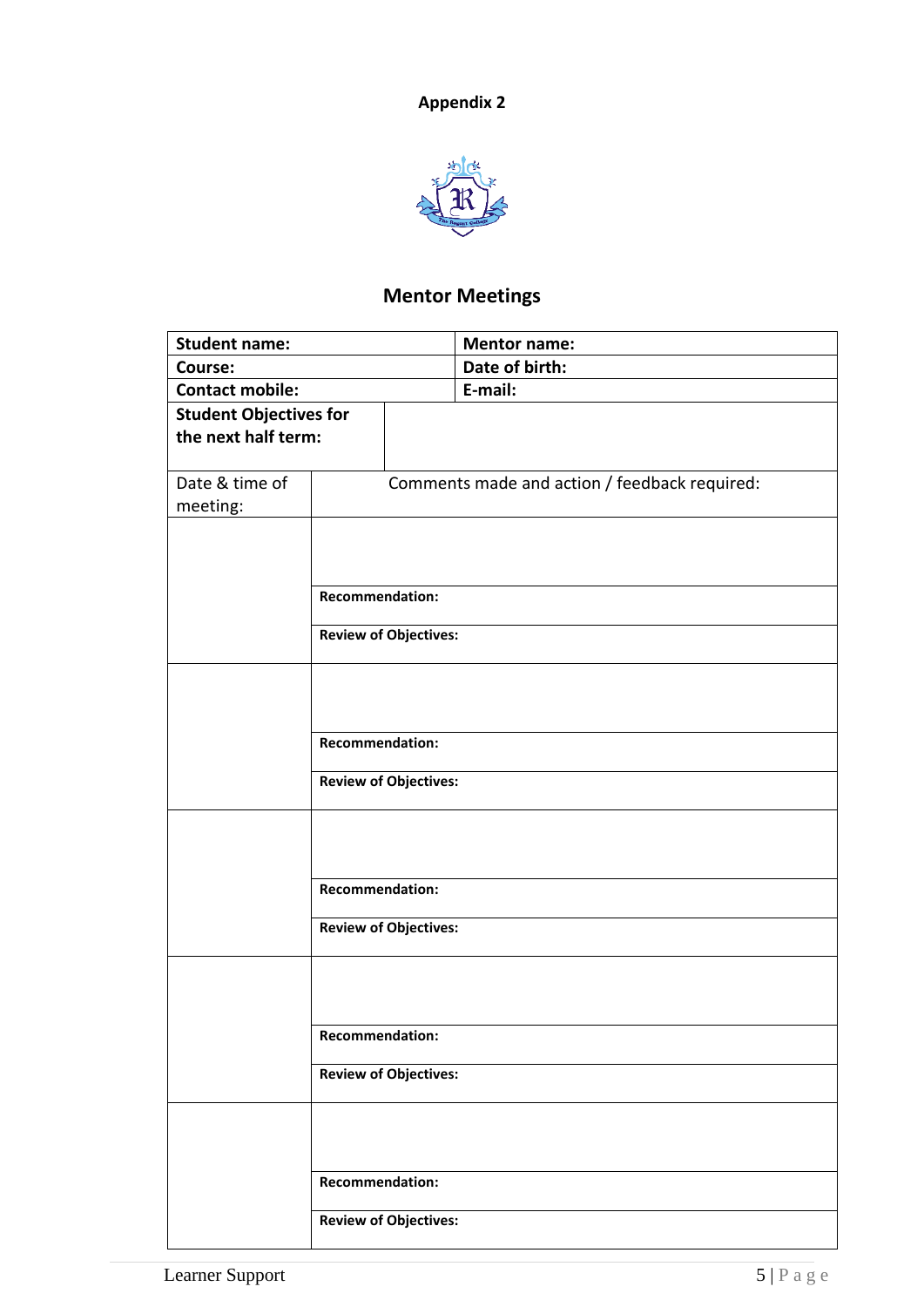## **Please put an entry on the sheet each time you see the student.**

## Appendix 3



**Individual Education Plan (IEP) of: (Name) Year: 2016 - 2017 Course: (Course) Subjects: (Subjects)**

| <b>Term: Autumn</b>             |                               |                               |  |  |
|---------------------------------|-------------------------------|-------------------------------|--|--|
| <b>Attitude</b>                 |                               | Comments:                     |  |  |
| in class                        |                               |                               |  |  |
| <b>Attitude in college</b>      |                               | Areas for Improvement:        |  |  |
| Attitude in                     | Subject:                      | Improvements needed:          |  |  |
| <b>Recommendation</b>           |                               |                               |  |  |
| <b>Homework</b>                 | Plan for improvement:         |                               |  |  |
| completion<br><b>Class work</b> |                               |                               |  |  |
| completion                      |                               | Demonstration of improvement: |  |  |
|                                 |                               |                               |  |  |
| <b>Test preparation</b>         |                               |                               |  |  |
| <b>Exam preparation</b>         | Subject:                      | Improvements needed:          |  |  |
| <b>Essays</b>                   |                               |                               |  |  |
| <b>English language</b>         | Plan for improvement:         |                               |  |  |
| <b>Communication</b>            |                               |                               |  |  |
| on paper                        |                               | Demonstration of improvement: |  |  |
| <b>Effort</b>                   |                               |                               |  |  |
| <b>Personal</b>                 |                               |                               |  |  |
| organisation                    | Subject:                      | Improvements needed:          |  |  |
| <b>Current grades:</b>          |                               |                               |  |  |
| Subject 1:                      | Plan for improvement:         |                               |  |  |
|                                 |                               |                               |  |  |
| Subject 2:                      | Demonstration of improvement: |                               |  |  |
| Subject 3:                      |                               |                               |  |  |
|                                 |                               |                               |  |  |
| Subject 4:                      | Subject:                      | Improvements needed:          |  |  |
| Subject 5:                      | Plan for improvement:         |                               |  |  |
|                                 |                               |                               |  |  |
| Subject 6:                      | Demonstration of improvement: |                               |  |  |
|                                 |                               |                               |  |  |
| <b>Potential grades:</b>        |                               |                               |  |  |
|                                 | Subject:                      | Improvements needed:          |  |  |
| Subject 1:                      |                               |                               |  |  |
| Subject 2:                      | Plan for improvement:         |                               |  |  |
|                                 |                               |                               |  |  |
| Subject 3:                      |                               | Demonstration of improvement: |  |  |
| Subject 4:                      |                               |                               |  |  |
| <b>Subject 5:</b>               | Subject:                      | Improvements needed:          |  |  |
|                                 |                               |                               |  |  |
| Subject 6:                      | Plan for improvement:         |                               |  |  |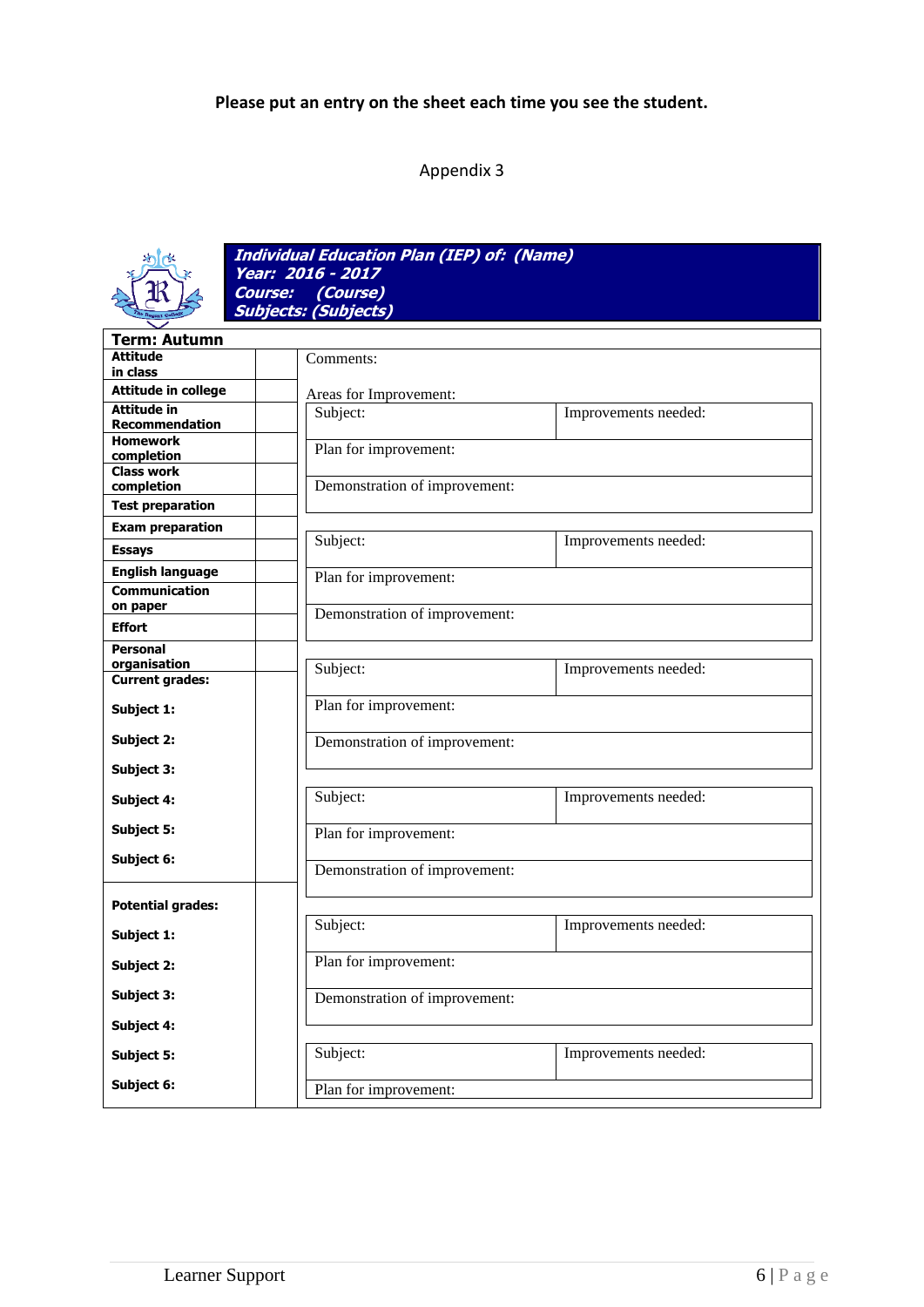| <b>Current IELTS:</b>                   | Demonstration of improvement:<br>Areas of achievement / commendation:                            |                                                        |
|-----------------------------------------|--------------------------------------------------------------------------------------------------|--------------------------------------------------------|
| <b>University grade</b><br>requirement: |                                                                                                  |                                                        |
| <b>IELTS requirement:</b>               |                                                                                                  |                                                        |
| <b>University grade</b><br>requirement  |                                                                                                  |                                                        |
|                                         | Attendance percentage (term):<br>$\frac{0}{0}$<br>Attendance percentage (year):<br>$\frac{0}{0}$ | Punctuality: Excellent / Good /<br><b>Unacceptable</b> |



| <b>Student's comments:</b> |  |  |  |  |  |
|----------------------------|--|--|--|--|--|
|                            |  |  |  |  |  |
|                            |  |  |  |  |  |
|                            |  |  |  |  |  |
|                            |  |  |  |  |  |
|                            |  |  |  |  |  |
|                            |  |  |  |  |  |
|                            |  |  |  |  |  |
|                            |  |  |  |  |  |
|                            |  |  |  |  |  |
|                            |  |  |  |  |  |
|                            |  |  |  |  |  |
|                            |  |  |  |  |  |
|                            |  |  |  |  |  |
|                            |  |  |  |  |  |

| Student's signature: |  |
|----------------------|--|
| Date:                |  |
| Mentor's signature:  |  |
| Date:                |  |